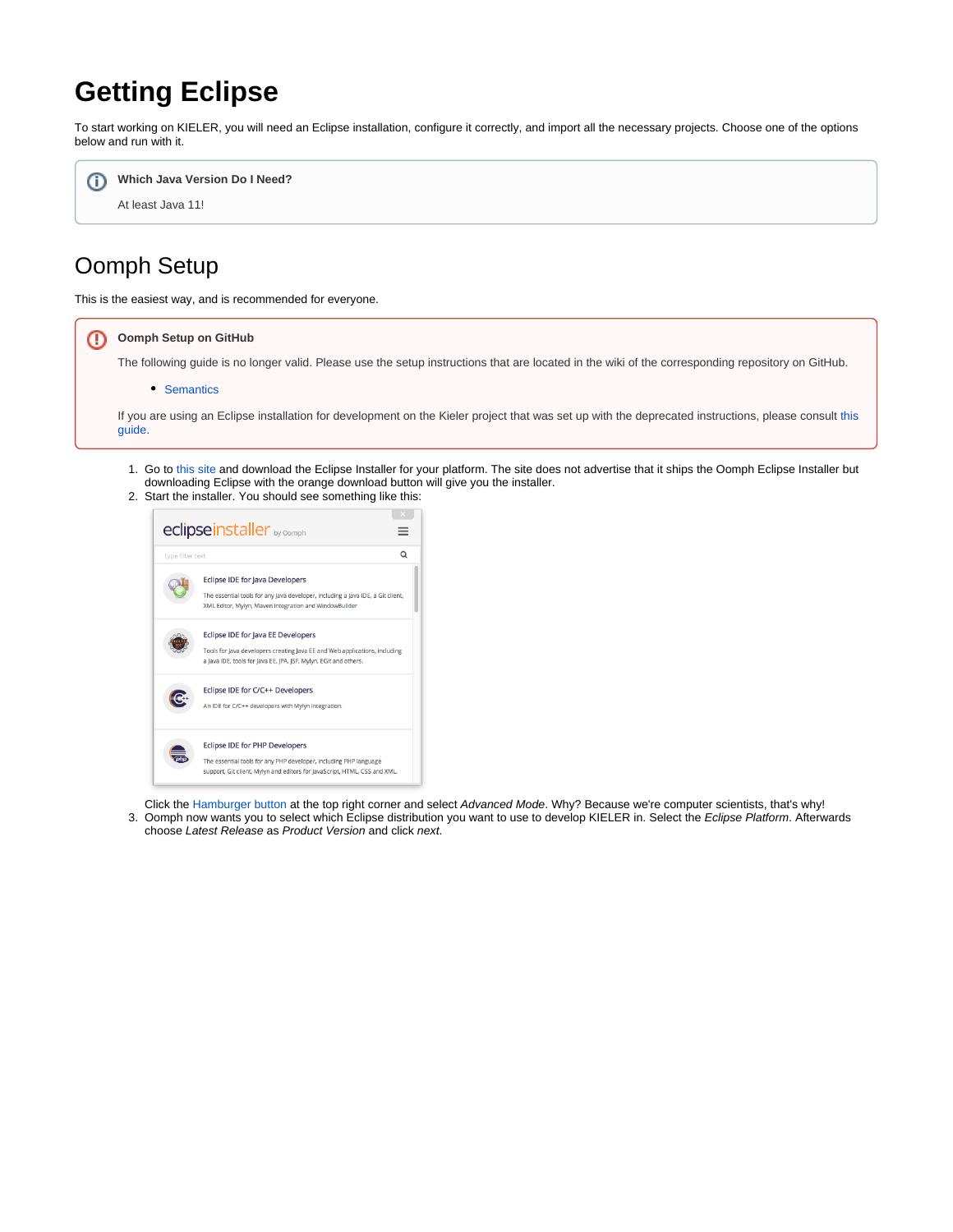|                           | <b>Eclipse Installer</b>                                                                            | $\Box$<br>$\times$ |
|---------------------------|-----------------------------------------------------------------------------------------------------|--------------------|
| Product                   |                                                                                                     |                    |
|                           | Select the product and choose the version you want to install.                                      | omph               |
| type filter text          |                                                                                                     | ÷                  |
|                           | Eclipse IDE for Scientific Computing                                                                |                    |
|                           | Eclipse IDE for Scout Developers                                                                    |                    |
|                           | Eclipse IDE for Web and JavaScript Developers                                                       |                    |
|                           | Eclipse IDE for Testers                                                                             |                    |
|                           | Eclipse IDE for Rust Developers                                                                     |                    |
| <b>● Eclipse Platform</b> |                                                                                                     |                    |
|                           | Eclipse IDE for Java and Report Developers                                                          |                    |
|                           | Eclipse for Android Developers                                                                      |                    |
|                           | Eclipse IDE for Automotive Software Developers                                                      |                    |
| ● Eclipse Standard        |                                                                                                     |                    |
| Eclipse.org Applications  |                                                                                                     |                    |
|                           | Eclipse Platform - 2021-06                                                                          | details            |
|                           | This package contains the absolute minimal IDE, suitable only as a base for installing other tools. |                    |
| Product Version:          | Latest Release (2021-06)                                                                            | ▼                  |
| Java 11+ VM:              | /usr/lib/jvm/default-java                                                                           | mò.                |
| Bundle Pool:              | /home/als/.p2/pool                                                                                  | r <sup>id</sup> i  |
|                           | 1.21.0 Build 5141<br>$\omega$<br>Cancel<br>$<$ Back<br>Next                                         | Finish             |

4. Next, we need to tell Oomph how to setup an Eclipse ready for KIELER development. Click the Plus button at the top right corner. Select *Eclip* se Projects as Catalog and insert the following URL into the Resource URI field, then press OK.

https://git.rtsys.informatik.uni-kiel.de/projects/KIELER/repos/config/browse/setups/kieler-developers. setup?raw This URL is no longer valid, see comment above. ⋒

In an earlier version of this site, you might be instructed to download the KIELER setup file and register the local file path. This ⊕ setup file is now **obsolete**. Please do not use it anymore and register the new one. You might also want to remove it from the list and delete the downloaded setup file but this will cause errors in all Eclipse installations created with this setup. Hence, be careful and don't force me to say: I told you so!

5. Now Oomph lists a KIELER folder in <User>. **Double-click** on KIELER Pragmatics or KIELER Semantics to configure your setup. This will cause an item to appear in the table at the bottom of the window. The Stream column entry can be edited to choose on which state/branch you want to work. Once you're done, click Next.

|                             | <b>Eclipse Installer</b>                                                                      | $\Box$            |
|-----------------------------|-----------------------------------------------------------------------------------------------|-------------------|
| <b>Projects</b>             | Check the projects you want to provision, and for each choose its stream in the table column. | Oomph             |
| type filter text            |                                                                                               | e e<br>4<br>$+ x$ |
| <b>B</b> @ Eclipse Projects |                                                                                               |                   |
| □ □ ● <user></user>         |                                                                                               |                   |
| <b>B B &amp; KIELER</b>     |                                                                                               |                   |
| <b>ELER Semantics</b>       |                                                                                               |                   |
| <b>WE KIELER Pragmatics</b> |                                                                                               |                   |
| <b>DE KIFLER</b>            |                                                                                               |                   |
| <b>DE Acceleo</b>           |                                                                                               |                   |
| Amalgamation                |                                                                                               |                   |
| <b>Buildship</b>            |                                                                                               |                   |
| CDO Model Repository        |                                                                                               |                   |
|                             | 0 <sup>0</sup>                                                                                |                   |
| Catalog                     | Project                                                                                       | Stream            |
|                             | <user> - KIELER - KIELER Pragmatics</user>                                                    | A Master          |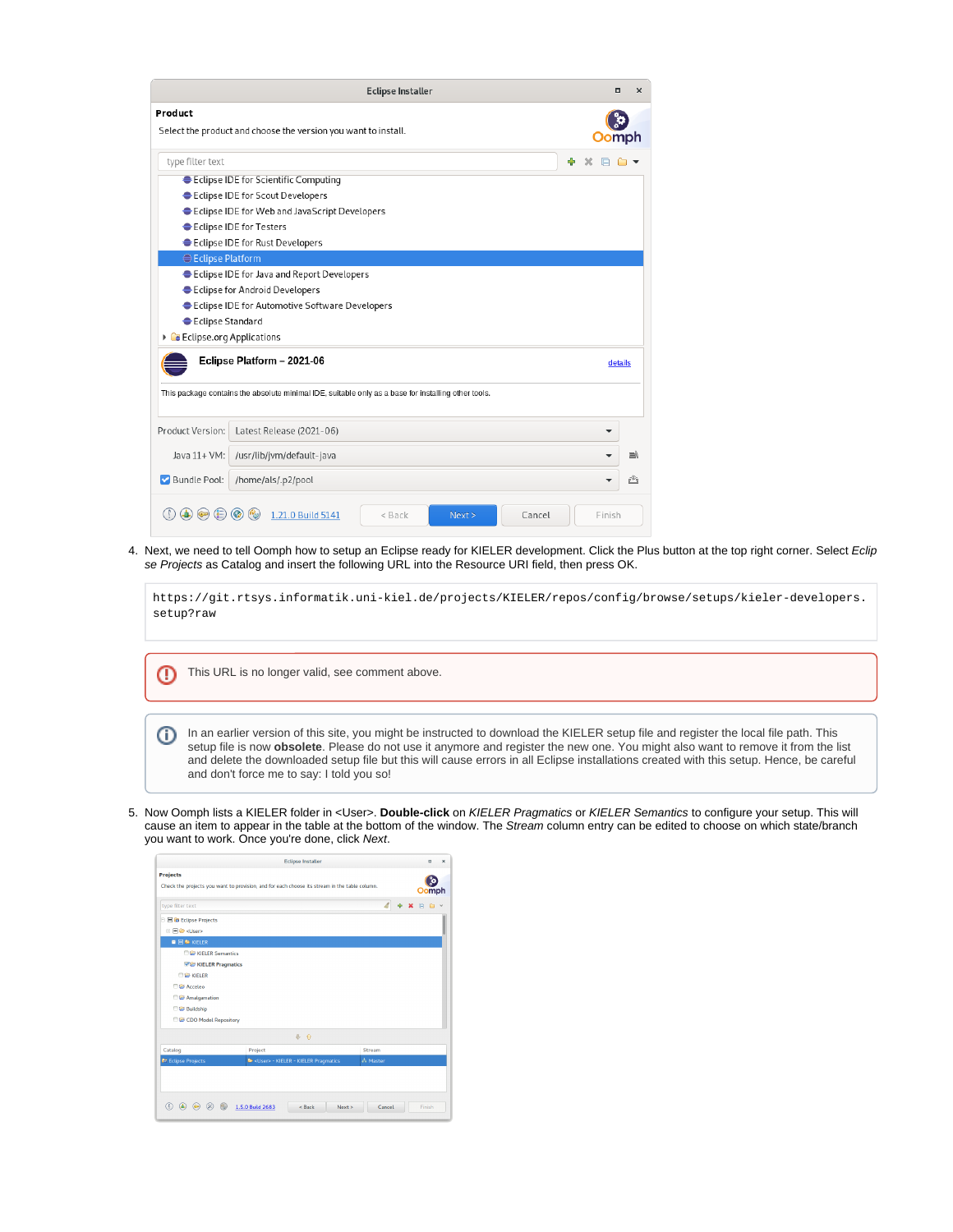6. Oomph now asks you to enter some more information. You can usually leave the settings as is, except for the Installation folder name. This will be the directory under which all your Eclipse installations installed with Oomph will appear, each in a separate sub-directory. Select a proper directory and click Next.

| $\blacksquare$                                               | <b>Eclipse Installer</b>                                        |        |
|--------------------------------------------------------------|-----------------------------------------------------------------|--------|
| <b>Variables</b><br>Enter values for the required variables. |                                                                 | mph    |
| Installation location rule:                                  | $\ddotmark$<br>\${install.root/}\${installation.id}             |        |
| Installation folder name:                                    | kieler-pragmatics                                               |        |
| <b>Root install folder:</b>                                  | /Users/cds/bin/Eclipse                                          | Browse |
| Workspace location rule:                                     | \${installation.location/ws}                                    |        |
| Git clone location rule:                                     | \${installation.location/git/}\${@id.remoteURI gitRepository}   |        |
| <b>Target Platform:</b>                                      | Mars<br>$\ddotmark$                                             |        |
| JRE 1.8 Location:                                            | /Library/Java/JavaVirtualMachines/jdk1.8.0_25.jdk/Contents/Home | Select |
| Show all variables<br>M                                      |                                                                 |        |
|                                                              | 1.3.0 Build 2066<br>Next<br>Cancel<br>$<$ Back                  | Finish |

#### ന **External Access**

If do not have a Bitbucket Account or you are in a situation where you cannot access our Git via SSH, you need to adjust the Git URL! Make sure Show all variables is checked and replace the entry of **KIELER Git URL** by:

https://git.rtsys.informatik.uni-kiel.de/scm/

#### **But... I Already Have Git Repositories**

By default, the Oomph setup will clone all required Git repositories for each Eclipse installation, which takes up disk space and results in unnecessary duplication. You can change that by changing the Git clone location rule to Located in the specified absolute folder location and then setting the locations for each cloned repository accordingly.

Oomph will clone the repositories into the given folder, or use existing repositories.

#### **Separate Installations?**

This is the part that veteran Eclipse developers will find strange. In the Oomph world, there is no one big Eclipse installation anymore. Instead, we simply use one installation for each project we're working on, completely self-contained in a folder that also contains the workspace and all required Git repositories. If something goes wrong, simply delete the whole folder and install a new Eclipse using Oomph.

Having multiple Eclipse installations isn't even a problem in terms of disk space. Each installation is very lightweight, because all features and plug-ins used are saved in a centralized bundle pool (usually something like  $\sim$  / .p2), which keeps each installation very small.

- 7. Oomph now displays a summary of what will happen once you click Finish. Ignore it and click Finish.
- 8. Once the basic installation is complete, your new Eclipse will start (at this point, you can safely close the Oomph dialog). Now, Oomph will try (and probably fail) to clone all required Git repositories. The Eclipse window will look something like this (once you've closed the Welcome page):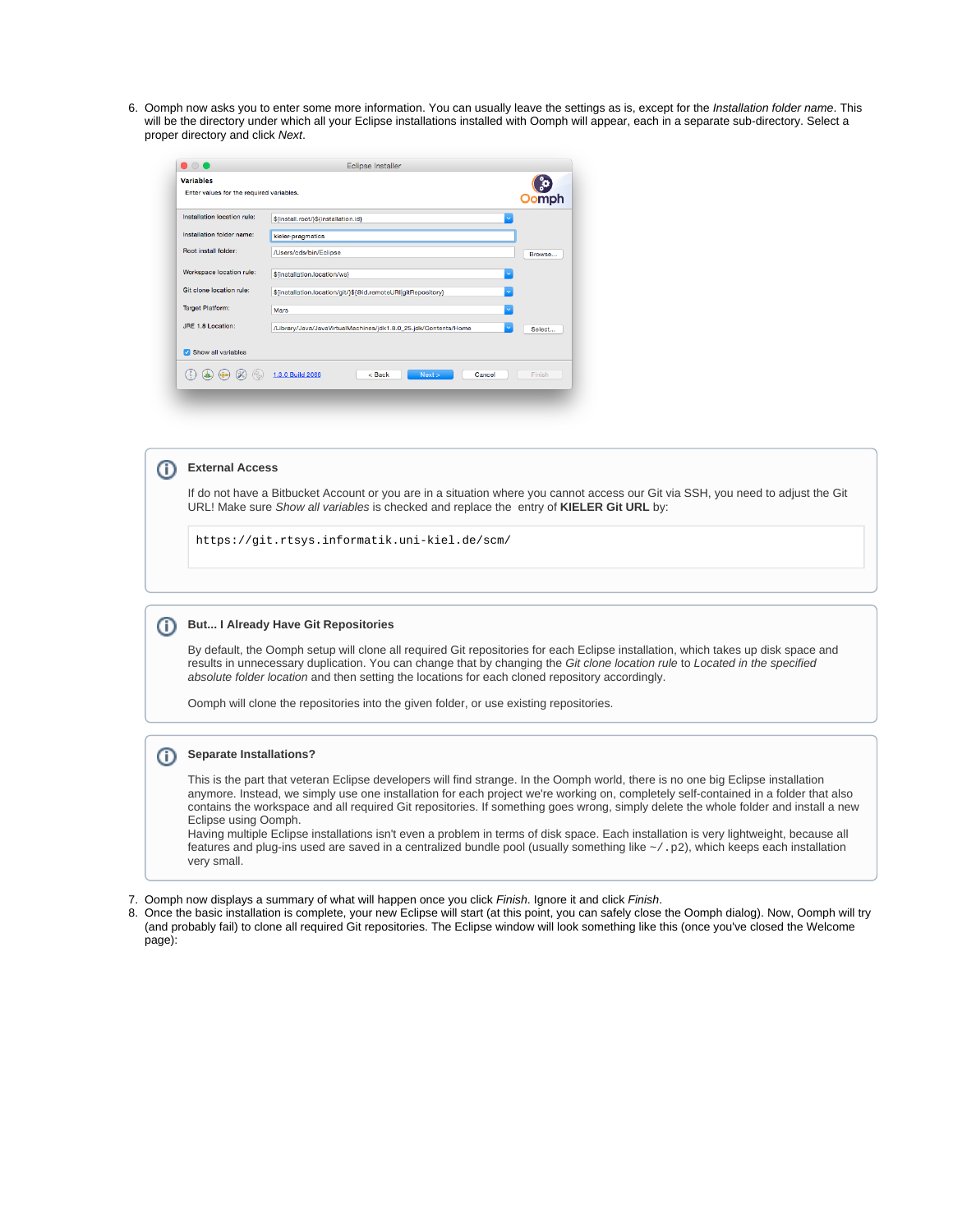|                     |      |                                                | Java - Eclipse |      |          |                                                                              |
|---------------------|------|------------------------------------------------|----------------|------|----------|------------------------------------------------------------------------------|
| $-9 - 1$            |      |                                                |                |      |          | <b>田 思 Java</b><br>Quick Access                                              |
| Package Explorer 23 | $-$  |                                                |                |      | - -      | - -<br>Task List 33                                                          |
|                     | 自信シャ |                                                |                |      |          | 1 年<br>۱ę.<br>$P \times P$                                                   |
| Other Projects      |      |                                                |                |      |          | v                                                                            |
|                     |      |                                                |                |      |          | F All F Activa<br>Find                                                       |
|                     |      |                                                |                |      |          |                                                                              |
|                     |      |                                                |                |      |          | <b>Connect Mylyn</b>                                                         |
|                     |      |                                                |                |      |          | $\Sigma$<br>Connect to your task and<br>ALM tools or create a local<br>task. |
|                     |      |                                                |                |      |          | <b>RE Outline 23</b><br>$- - -$                                              |
|                     |      |                                                |                |      |          | An outline is not available.                                                 |
|                     |      | Problems 33 @ Javadoc & Declaration<br>0 items |                |      |          | $\sim$ $\sim$ $\sim$ $\sim$                                                  |
|                     |      |                                                |                |      |          |                                                                              |
|                     |      | Description                                    | A Besource     | Path | Location | Trpe                                                                         |
|                     |      |                                                |                |      |          |                                                                              |
|                     |      |                                                |                |      |          |                                                                              |
|                     |      |                                                |                |      |          |                                                                              |

Note the icon at the bottom with the error marker. It tells you that something went wrong during the Oomph setup.

9. The problem is that Eclipse doesn't know which SSH key to use to clone the repositories. Go to the Eclipse preferences and navigate to Gene ral -> Network Connections -> SSH2. Add the private key you want to use to connect to our repositories and click OK.

| $\bullet$ $\bullet$                 |                                 |                             |                    | Preferences                   |                             |                         |                                                             |
|-------------------------------------|---------------------------------|-----------------------------|--------------------|-------------------------------|-----------------------------|-------------------------|-------------------------------------------------------------|
| type filter text                    | SSH <sub>2</sub>                |                             |                    |                               |                             |                         | $\langle \Box \cdot \Box \rangle \cdot \blacktriangleright$ |
| General                             | Configuration options for SSH2: |                             |                    |                               |                             |                         |                                                             |
| Appearance                          |                                 |                             |                    |                               |                             |                         |                                                             |
| <b>Capabilities</b>                 | General                         | <b>Key Management</b>       | <b>Known Hosts</b> | <b>Authentication Methods</b> | <b>Key Exchange Methods</b> | <b>MAC Methods</b>      | <b>SSH Agent</b>                                            |
| Compare/Patch                       |                                 |                             |                    |                               |                             |                         |                                                             |
| <b>Content Types</b>                |                                 |                             |                    |                               |                             |                         |                                                             |
| <b>▶Editors</b>                     |                                 | SSH2 home: /Users/cds/.ssh  |                    |                               |                             |                         | Browse                                                      |
| <b>Error Reporting</b>              |                                 |                             |                    |                               |                             |                         |                                                             |
| Globalization                       |                                 |                             |                    |                               |                             |                         |                                                             |
| Keys<br><b>▼Network Connections</b> |                                 | Private keys: id dsa,id rsa |                    |                               |                             |                         | Add Private Kev                                             |
| SSH <sub>2</sub>                    |                                 |                             |                    |                               |                             |                         |                                                             |
| <b>Notifications</b>                |                                 |                             |                    |                               |                             |                         |                                                             |
| Perspectives                        |                                 |                             |                    |                               |                             |                         |                                                             |
| Search                              |                                 |                             |                    |                               |                             |                         |                                                             |
| I-Security                          |                                 |                             |                    |                               |                             |                         |                                                             |
| Startup and Shutdown                |                                 |                             |                    |                               |                             |                         |                                                             |
| Tracing                             |                                 |                             |                    |                               |                             |                         |                                                             |
| Ul Responsiveness Mo                |                                 |                             |                    |                               |                             |                         |                                                             |
| <b>User Storage Service</b>         |                                 |                             |                    |                               |                             |                         |                                                             |
| <b>Web Browser</b>                  |                                 |                             |                    |                               |                             |                         |                                                             |
| I Workspace                         |                                 |                             |                    |                               |                             |                         |                                                             |
| $\triangleright$ Ant                |                                 |                             |                    |                               |                             |                         |                                                             |
| $\triangleright$ CDO                |                                 |                             |                    |                               |                             |                         |                                                             |
| Checkstyle                          |                                 |                             |                    |                               |                             |                         |                                                             |
| EMF Compare                         |                                 |                             |                    |                               |                             |                         |                                                             |
| $\triangleright$ Help               |                                 |                             |                    |                               |                             |                         |                                                             |
| ▶ Install/Update                    |                                 |                             |                    |                               |                             |                         |                                                             |
| ⊩.lava                              |                                 |                             |                    |                               |                             | <b>Restore Defaults</b> | Apply                                                       |
|                                     |                                 |                             |                    |                               |                             |                         |                                                             |
|                                     |                                 |                             |                    |                               |                             |                         | OK                                                          |
| ?<br>$\circledcirc$                 |                                 |                             |                    |                               |                             | Cancel                  |                                                             |
|                                     |                                 |                             |                    |                               |                             |                         |                                                             |

10. You will now need to retry the failed Oomph setup steps. Either click on the Oomph setup icon at the bottom of the Eclipse window (if it's still there), or select Perform Setup Tasks from the Help menu. The dialog shows the failed setup tasks. Click Back, Next, and Finish to retry them all.

| . .<br><b>Eclipse Updater</b>                                                                                                                                                                                                      |                  |
|------------------------------------------------------------------------------------------------------------------------------------------------------------------------------------------------------------------------------------|------------------|
| <b>Progress</b>                                                                                                                                                                                                                    |                  |
| 69 There are failed tasks. Press Back to choose different settings or Cancel to abort.                                                                                                                                             |                  |
| Anstance/org.eclipse.ui.editors/printMargin = true                                                                                                                                                                                 |                  |
| /instance/org.eclipse.ui.editors/printMarginColumn = 105                                                                                                                                                                           |                  |
| Anstance/org.eclipse.ui.editors/spacesForTabs = true                                                                                                                                                                               |                  |
| /instance/org.eclipse.idt.ui/formatter_profile = KIELER                                                                                                                                                                            |                  |
| Anstance/org.eclipse.idt.ui/formatter_settings_version = 12                                                                                                                                                                        |                  |
| /instance/org.eclipse.idt.ui/org.eclipse.idt.ui.formatterprofiles = xml version="1.0" encoding="UTF-8" standalone="no"?                                                                                                            |                  |
| /instance/org.eclipse.core.resources/encoding = UTF-8                                                                                                                                                                              |                  |
| /instance/org.eclipse.idt.ui/org.eclipse.idt.ui.text.custom_code_templates = xml version="1.0" encoding="UTF-8" standalone="no"? <temp< td=""><td></td></temp<>                                                                    |                  |
| /instance/org.eclipse.idt.ui/org.eclipse.jface.textfont = 194ack(10.000COCOA)194ack;                                                                                                                                               |                  |
| /instance/org.eclipse.ui.workbench/org.eclipse.jface.textfont = 1 Hack 10.0 0 COCOA 1 Hack;                                                                                                                                        |                  |
| /instance/org.eclipse.ui.workbench/org.eclipse.ui.workbench.texteditor.blockSelectionModeFont = 1 Hack110.0I0ICOCOAI1 Hack;                                                                                                        |                  |
| a sah://git@git.rtsys.informatik.uni-kiel.de:7999/kieler/config.git (master)                                                                                                                                                       |                  |
| an ssh://git@git.rtsys.informatik.uni-kiel.de:7999/kieler/models.git_(master)                                                                                                                                                      |                  |
| unsah://git@git.rtsvs.informatik.uni-kiel.de:7999/kieler/ptolemv.git_(master)                                                                                                                                                      |                  |
|                                                                                                                                                                                                                                    |                  |
| at org.eclipse.comph.setup.git.impl.GitCloneTaskImpl.perform(GitCloneTaskImpl.java:746)                                                                                                                                            |                  |
| at org.eclipse.oomph.setup.internal.core.SetupTaskPerformer.doPerformNeededSetupTasks(SetupTaskPerformer.java:                                                                                                                     |                  |
| at ora.eclipse.comph.setup.internal.core.SetupTaskPerformer.access\$1(SetupTaskPerformer.iava:2972)                                                                                                                                |                  |
| at org.eclipse.comph.setup.internal.core.SetupTaskPerformer\$WorkspaceUtil\$1.run(SetupTaskPerformer.igva:4152)                                                                                                                    |                  |
| at org.eclipse.core.internal.resources.Workspace.run(Workspace.java:2241)                                                                                                                                                          |                  |
| at org.eclipse.oomph.setup.internal.core.SetupTaskPerformerSWorkspaceUtil.performNeededSetupTasks(SetupTaskPer                                                                                                                     |                  |
| at org.eclipse.comph.setup.internal.core.SetupTaskPerformer\$WorkspaceUtil.access\$0(SetupTaskPerformer.igva:414<br>at org.eclipse.oomph.setup.internal.core.SetupTaskPerformer.performNeededSetupTasks(SetupTaskPerformer.java:29 |                  |
| at org.eclipse.oomph.setup.internal.core.SetupTaskPerformer.performTriggeredSetupTasks(SetupTaskPerformer.javc                                                                                                                     |                  |
| at org.eclipse.comph.setup.internal.core.SetupTaskPerformer.perform(SetupTaskPerformer.java:2829)                                                                                                                                  |                  |
| $\ldots$ 3 more                                                                                                                                                                                                                    |                  |
| Took 1 seconds.                                                                                                                                                                                                                    |                  |
| There are failed tasks.                                                                                                                                                                                                            |                  |
| Press Back to choose different settings or Cancel to abort.                                                                                                                                                                        |                  |
|                                                                                                                                                                                                                                    |                  |
| Scroll lock<br>Diamisa automatically<br>Restart automatically if needed                                                                                                                                                            |                  |
| Next<br>$2$ Rock                                                                                                                                                                                                                   | Concel<br>Finish |
|                                                                                                                                                                                                                                    |                  |

Manual Installation (Deprecated)